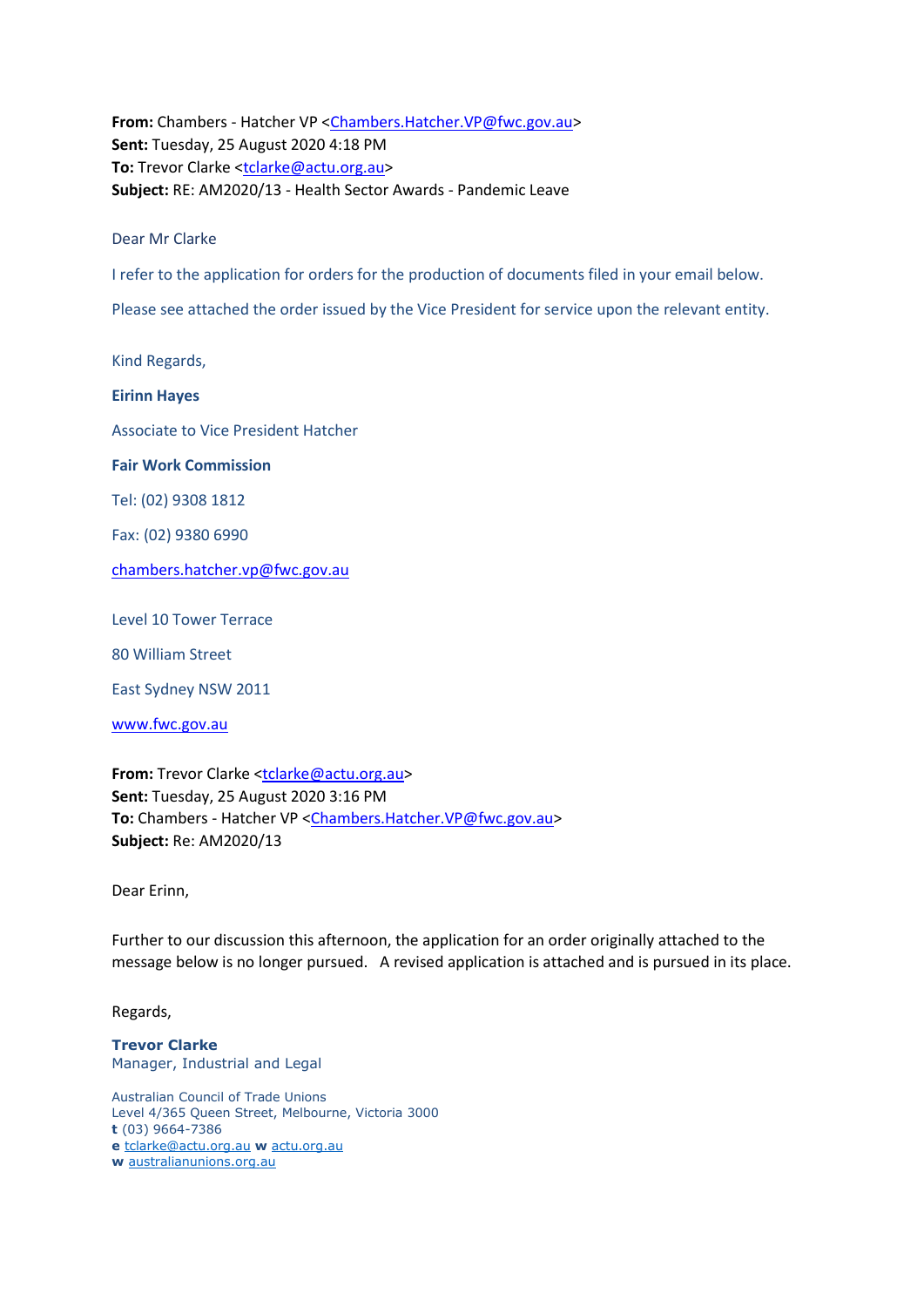

# **ORDER**

#### *Fair Work Act 2009*

 $s.590(2)(c)$  – Order requiring a person to produce documents etc to the Fair Work Commission

## **Applicant(s): Health Services Union and others**

Commission Matter No:

AM2020/13

### VICE PRESIDENT HATCHER 25 AUGUST 2020

- **TO** The Proper Officer Victorian WorkCover Authority 1-5 Malop Street Geelong Victoria 3220
	- 1. This order is to be served via e-mail to the following address: [bronte\\_wright@worksafe.vic.gov.au](mailto:bronte_wright@worksafe.vic.gov.au)
	- 2. Pursuant to s.590(2) of the *Fair Work Act 2009* you are **ORDERED** to provide to the Fair Work Commission the documents, records and other information specified in the Schedule to this order before the Fair Work Commission at the following time, date and place:

| Time:  | 12PM                                                                       |
|--------|----------------------------------------------------------------------------|
|        | Date: 28 August 2020                                                       |
| Place: | Chambers of Vice President Hatcher via e-mail to the following<br>address: |
|        | chambers hatcher $\nabla \phi$ fwc $\phi$ ov au                            |

[chambers.hatcher.vp@fwc.gov.au](mailto:chambers.hatcher.vp@fwc.gov.au)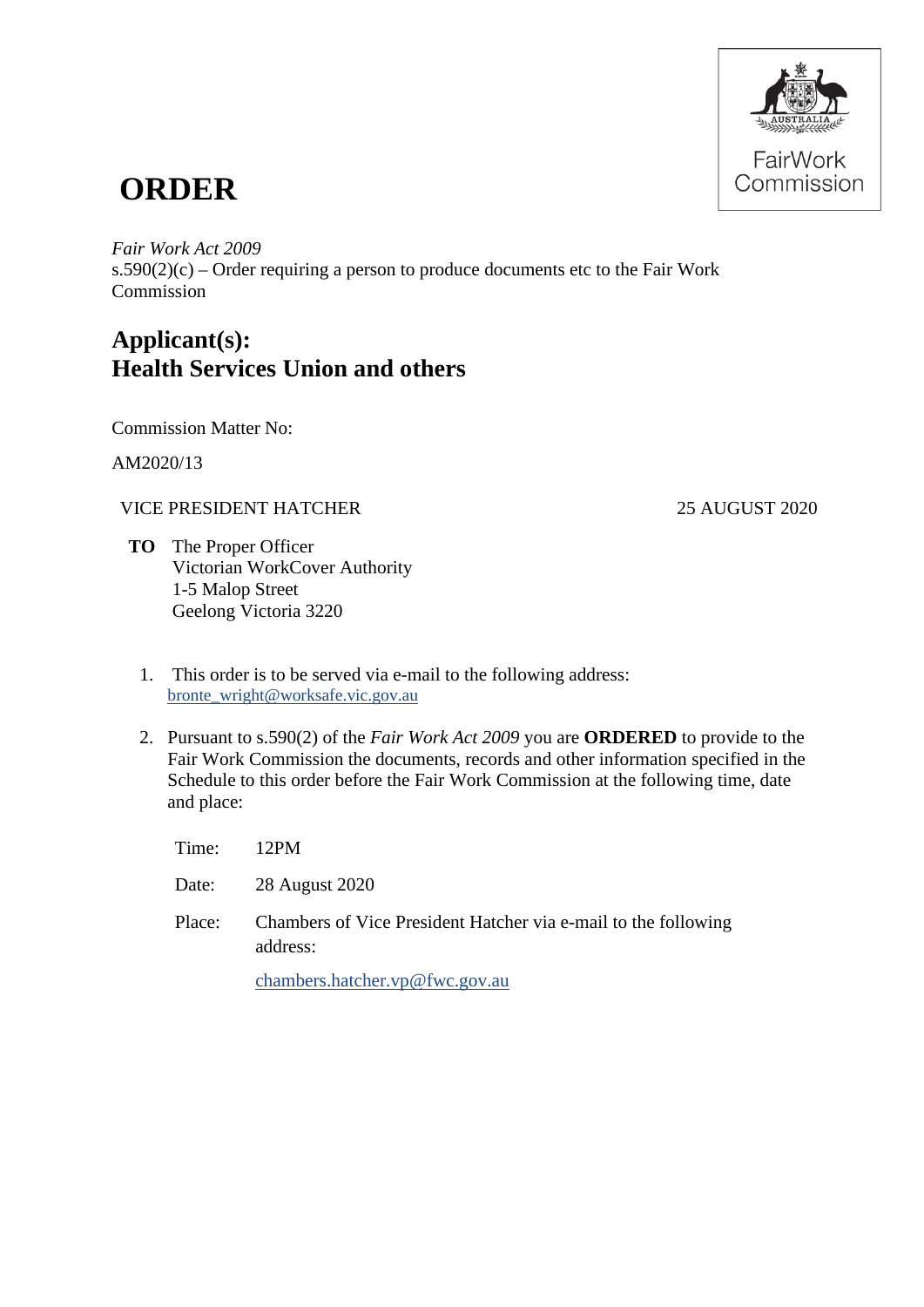

#### VICE PRESIDENT

- 
- **Note:** This order has been issued at the request of the Health Services Union, the Australian Municipal, Clerical and Services Union and the United Workers Union.
	- You can apply to have this order set aside or varied.
	- If you have any queries in relation to this order please contact the associate to Vice President Hatcher on [chambers.hatcher.vp@fwc.gov.au](mailto:chambers.hatcher.vp@fwc.gov.au)*.*